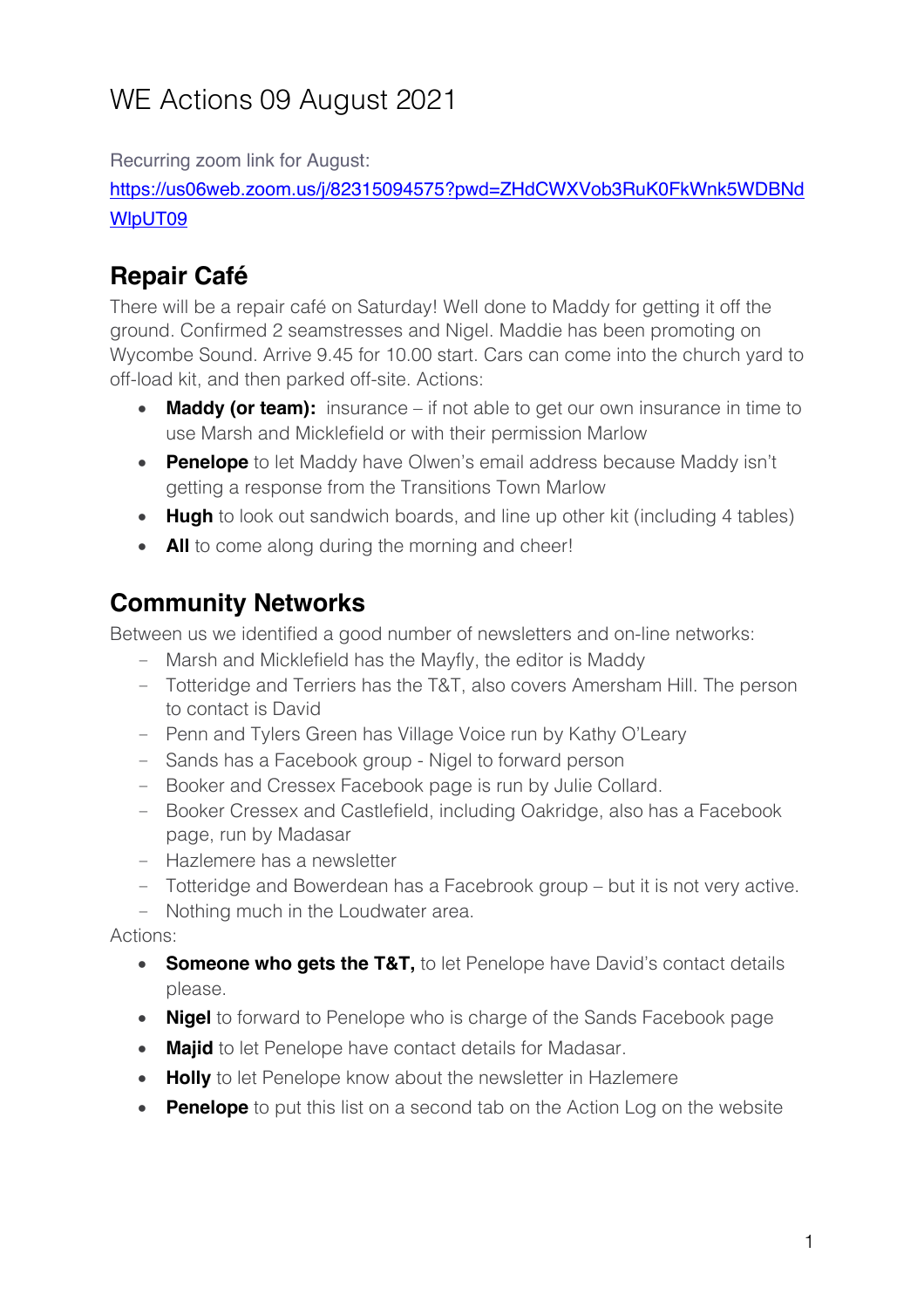# **Social Media**

Holly has set up a Facebook page. Thank you Holly!

• **Everyone** to like/join this group, and to use posts to forward in their own networks.

### **Newsletter**

Big thanks to Jean making the cut-down newsletter pretty! Nigel pointed out the need to say that spare parts need to be paid for by the owner of the item they are bringing to the repair café, and some other typos (thanks!!).

- **Jean** to make final pdf
- **Penelope** to send out to schools etc (actions from previous meeting)
- **Holly** to post on facebook
- **All** to use the newsletter in local posts.

#### **Verges**

Fay has set up a meeting on 7<sup>th</sup> September with Rosie Tunnard and Wayne Pickford along herself, Sally and John.

• **Sally** to look back at notes of meetings to see the thoughts to help structure the agenda

Sally also reported that Booker Common and Woods Protection Society is looking at changing the way the common is managed to take away arisings. Possibility of planting some yellow rattle? No specific actions.

# **Yellow Rattle project**

John won't be able to progress this project. This is actually a good news story, because he is at capacity – finally everyone wants environmental work done! But at the moment he can't take on any more projects. Both Sally and Penelope have collected seed from local sites, and Chiltern Rangers are also going to be collecting seed. For more info on why yellow rattle matters see these links:

https://www.plantlife.org.uk/uk/discover-wild-plants-nature/how-to-grow-yellow-rattlerhinanthus-minor

https://www.habitataid.co.uk/blogs/blog/yellow-rattle-2

And to buy seed (although we are trying to use local seed to develop the local genetic pool) https://www.habitataid.co.uk/products/yellow-rattle-rhinanthus-minorseed

• **Penelope** and **Saf** to reconsider funding in light of John's capacity.

#### **Bee school**